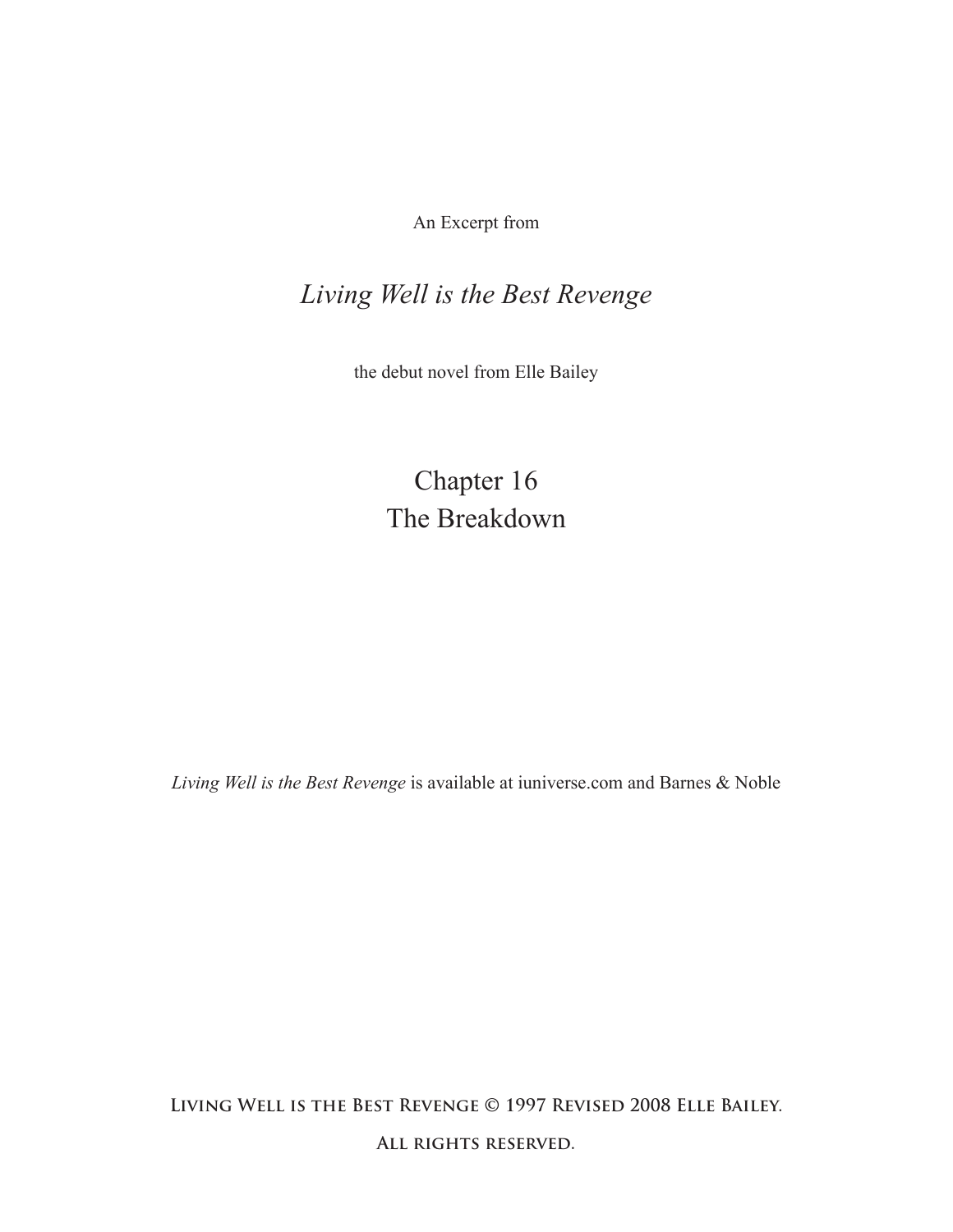Chapter 16

## The Breakdown

Kendall was the first to arrive home. She heard the running water and saw a puddle panning out from her mom's room into the hallway. Concerned, she called out to her mom but received no answer. She tried the doorknob but it wouldn't budge and she didn't have a key. Frantically, she pounded on the door trying to get a response from her mom. None came.

Upon entering the house, Nic heard the screaming and pounding. Unaware of the situation, he ran to his sister's aid.

"Kendall! What's wrong? What's the matter?"

She was crying by now.

"It's Mommy," she sobbed. "I think something's wrong," she whimpered. She pointed down, "There's water all over the floor and she won't come to the door."

"Go get some help!" Nic ordered. "Go get Mrs. Evans or Mr. Shaw. Do something! Just get some help!"

While his sister went to get help, Nic started trying to knock down the door.

Kendall ran to the neighbors' as instructed, but neither Mrs. Shaw nor Mrs. Evans was home. She ran back home to report the news to Nic. He was still kicking the door with all his might.

"Nobody's home, Nic!"

"Then call somebody! Call Aunt Lauryn. Call 911," he yelled.

Kendall raced to the kitchen and ransacked two drawers trying to find the list of emergency numbers. She found Lauryn's numbers and started dialing.

Lauryn was at the nail salon when Kendall tracked her down.

"Hello," Lauryn said after activating her ear bud.

"Aunt Lauryn! Mommy's locked in her room." Kendall's voice started cracking. "And there's water on the floor—"

Lauryn shook her head and whispered, *Oh my God, no*. *No Charlene. Please, no.* Her heart was pounding as Kendall finished filling in the details. She tried to sound reassuring even though she was as frightened as the teenager.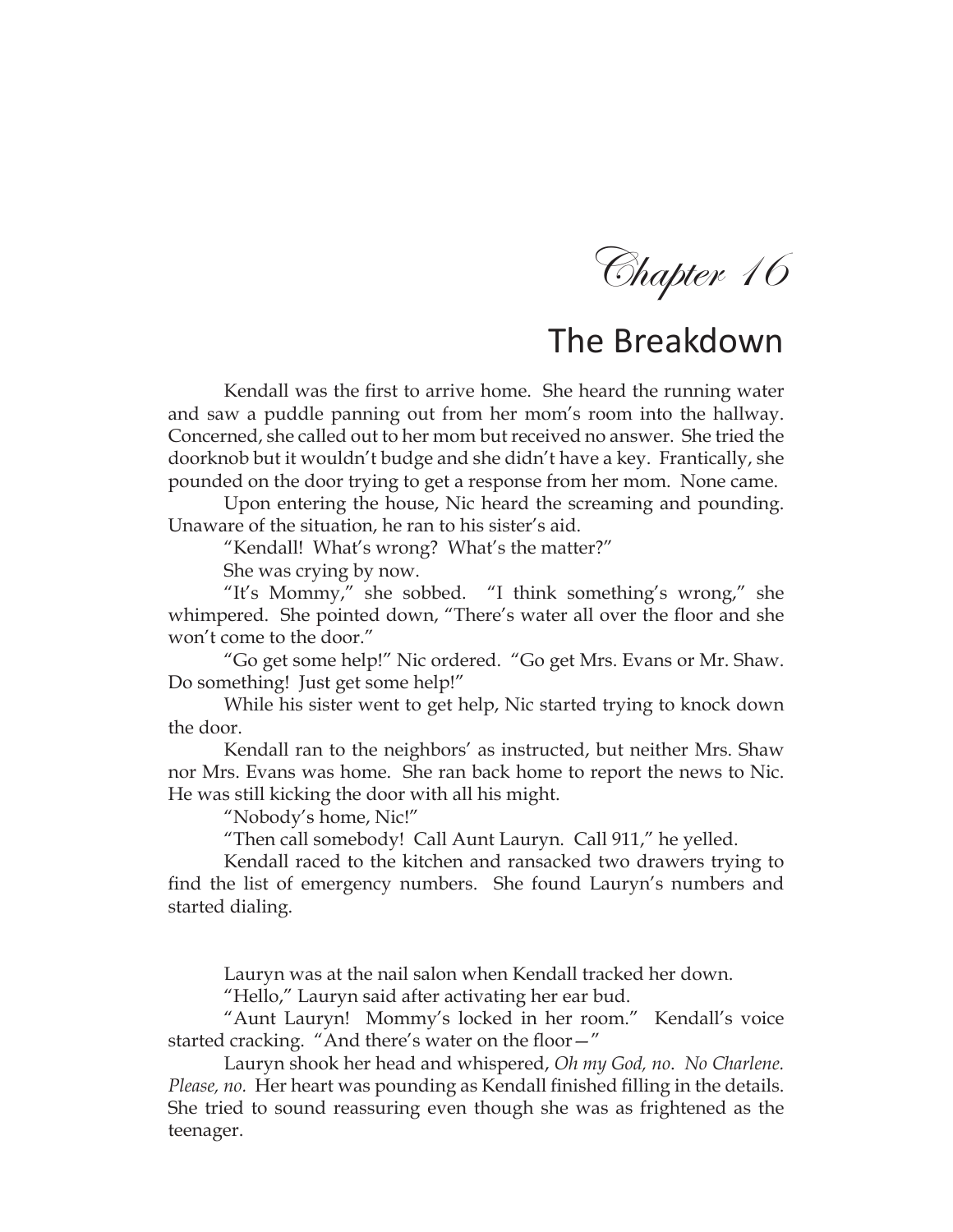"Kendall, baby. Calm down. Everything's gonna be OK. Just calm down."

Kendall was silent.

"I need you to call 911, OK? Can you do that for me?"

Kendall nodded though Lauryn couldn't see her through the phone.

"Honey, are you still there?"

"Uh, huh," she sniffed.

"OK, when we hang up, I need you to call 911 and then go help Nic try to get that door opened. OK?"

"Ooookaayyy," she said feebly.

"I'm on my way," she ended the call.

"Is everything OK, Ms. Lauryn?" the technician asked.

"Can't talk now. Gotta go."

Lauryn didn't have time to wait for her nails to finish drying. She sprayed nail enamel dryer on both sets of nails then grabbed her purse and sandals and ran out to her car.

When she arrived at the house on Lynnhaven Court, the paramedics were rolling a gurney inside. She parked on the street and bolted in to the house leaving her keys and belongings in the car.

The scene inside Charlene's home was surreal with flashing lights from the ambulance reflecting around the room and strangers commandeering the place.

Kendall buried her face in Lauryn's shoulder as soon as she came thru the door. Lauryn walked her over to Mrs. Shaw and left her to be consoled. She made her way to the hall. The carpet was soaked. She could see puddles of water form everywhere people walked. The door was off its hinges. Nic was talking to the paramedics when Lauryn entered the room. She stood by his side and put her arm around his shoulders. There she could see the medics putting Charlene on the gurney.

"Excuse me, but aren't you going to put something over her?"

"Ma'am, you shouldn't be in here," one of them said.

"She's my aunt," Nic fibbed.

"And I'd like for you to put something on her before you take her out of here."

"Ma'am, we've got work to do. I'd appreciate it if you let us do our jobs."

"And I would appreciate your showing her some respect!" She grabbed a robe from the bed. "Now put this on her before you leave this house."

One of the technicians gave a nod and they put the robe on Charlene before covering her with a thin white sheet and strapping her to the gurney.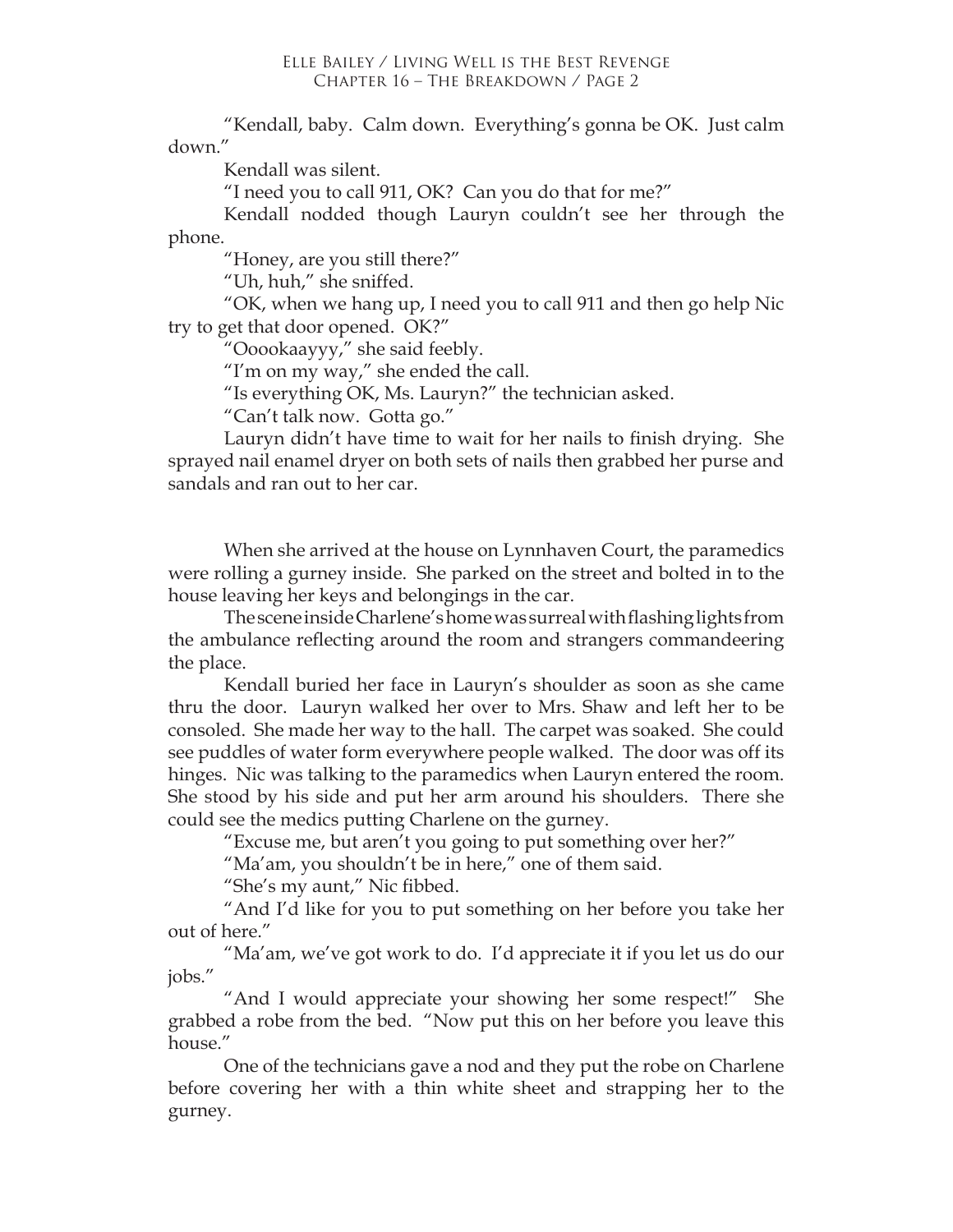"Will you be going to the hospital with her, ma'am?"

"Yes." She turned to Mrs. Shaw standing in the hallway, "Will you and the kids follow us in my car?"

"Will do," she said lowly.

"Let's go," said one of the medics.

They wheeled Charlene outside and lifted her into the ambulance. Lauryn was hot on their heels.

The driver hit the siren and the procession began. Next stop, the hospital emergency room.

It was a Friday night in July which meant that chaos and confusion were in full effect in the ER.

Lauryn paced the corridors waiting to get some information on Charlene's condition. None came for what seemed like a long time.

Nic, Kendall and their surrogate grandmother were seated in the waiting area. Nic was leaning forward with his elbows on his knees and his head in hands. Mrs. Shaw cradled Kendall with one arm and rubbed Nic's back with her free hand.

An Admissions clerk finally called Lauryn over to the desk to fill out paperwork for Charlene. When she returned the chart with no insurance information filled in, the situation became tense.

The clerk rattled off a spiel on the hospital's Admissions policies and procedures.

"I'm telling you," Lauryn replied. She has health insurance but I don't have that information with me right now. This was an emergency, a life and death situation. I didn't have time to think about hospital policies and proper procedures! Saving her life was my concern—not this hospital's ability to turn a profit!"

The clerk repeated her spiel on their Admissions policies. Then she took it a step further and trashed the form.

Condescendingly, she said, "Listen, there are places that service indigents, minorities, Medicare, Medicaid patients and others who can't afford to pay for healthcare. I can refer you to one of those places if you'd like to take the patient elsewhere."

Just as Lauryn was about to start taking names and threatening legal action against everybody and their brother, a voice came out of nowhere.

"Look, bitch! There ain't nothing to keep me from jumping over this counter and coming after you!"

The clerk's attitude and tone quickly changed.

"Yes, ma'am. I'm sorry, your sister's name again?" she asked politely.

Lauryn looked over her shoulder and was relieved to see Kat standing next to her.

"Brazelton. Charlene Brazelton," she said.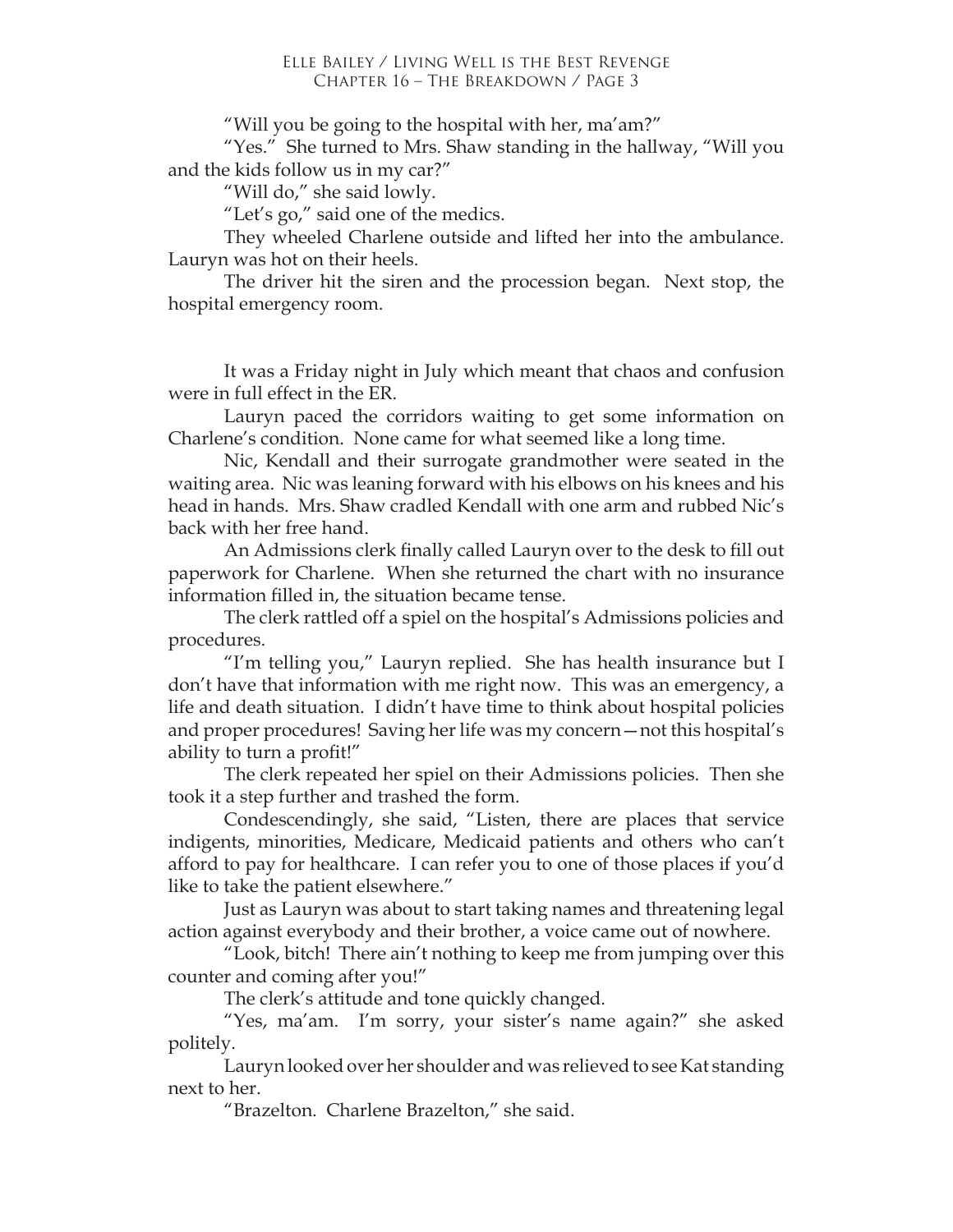Once the paperwork was in order, Lauryn and Kat found seats in the waiting area.

"How did you know that we were here?" she asked Kat.

"I called you on your cell to see if you wanted to go to the movies. Nic told me what happened so I rushed over here to see if there was anything that I could do. From the looks of things, I'd say that I got here just in the nick of time," she wise-cracked in an attempt to cheer up her friend.

Lauryn smiled half-heartedly. The gravity of the situation was weighing heavily on her. Kat could see it in her eyes. She could see it in the distant look in Lauryn's eyes.

After a few minutes of silence, she asked, "So, what happened? What pushed her over the edge this time?"

*A wolf in sheep's clothing*. Lauryn was haunted by the memory of her own warning to Charlene. She felt guilty for having encouraged the affair with Barry. A tear fell from her right eye. Soon it was followed by another and yet another, until eventually, she caved on Kat's shoulder.

When she recovered, Lauryn shared with Kat as much as she knew about the situation. Minutes later, they were interrupted by the ER physician.

"Ma'am. Hi, I'm Dr. Blassingame."

Kat and Lauryn both stood and shook hands with the doctor.

"I've completed an initial examination of your sister. All her vital signs are normal and there don't appear to be any signs of physical trauma that she sustained. However, I would like to keep her here overnight for observation and possibly to run some tests."

Lauryn shook her head affirmatively. "OK."

"Your family and you should probably go home and get some rest. We'll call you if there's any change in her condition."

Again, she nodded affirmatively.

"It was nice meeting you. And, again, do try to get some rest."

He disappeared behind a set of thick double doors.

Kat followed Lauryn and company back to Charlene's house. The place was a mess. The mood somber, gloomy.

Though drained, they were too tightly wound to sit idle. Each moved about lethargically trying to keep busy. Mrs. Shaw brought dinner from her home, but no one touched a thing. Kendall cleaned up the mess she'd made in the kitchen. Nic started trying to repair the door. Lauryn searched for a mop to clean the tile floor in the bathroom. And Kat went to rent a wet/dry vac to clean the carpet. When she finished straightening up the bedroom, Mrs. Shaw started cleaning up the bathroom.

It was a long and difficult night for everyone.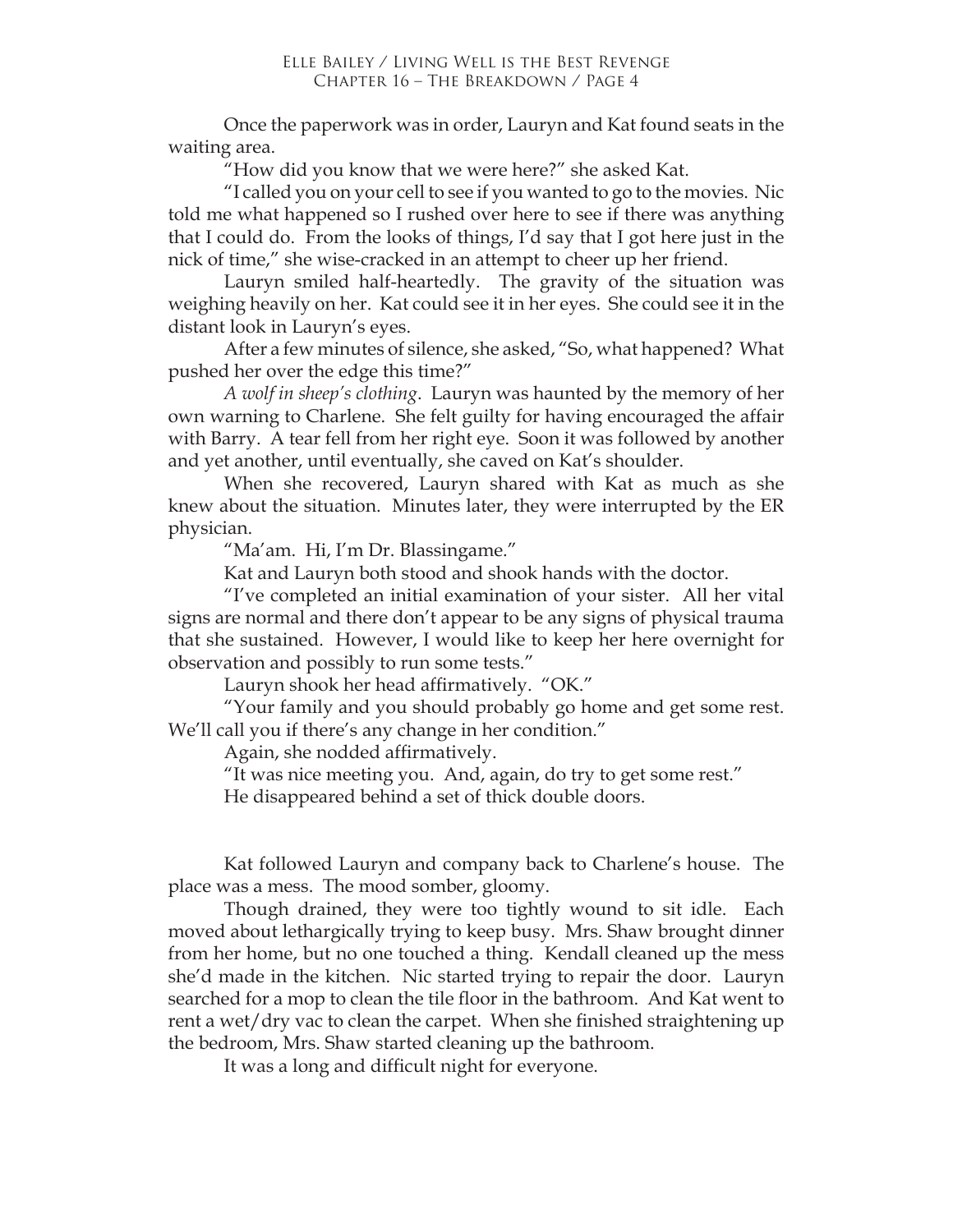The next day, Lauryn arrived at the hospital to collect Charlene. In addition to a change of clothes, she brought along her friend's insurance information and ID in case it was needed.

As she entered Charlene's hospital room, she was greeted by the attending physician.

"Hi, I'm Dr. Thurgood. And you must be $-\pi$ , he perused the chart looking for the emergency contact information.

"Lauryn," she answered.

"Right, you're the sister who had her admitted last night." "Yes."

"It's nice to meet you, Ms. Lieteau is it?"

"Yes, it's pronounced LIE-TOE."

They shook hands.

Lauryn noticed that Charlene was in bed facing the window. She hadn't responded to or acknowledged her visitor in any way.

"Is she OK, doctor? Can I take her home now?"

"Well, that's what I need to talk to you about." He pointed to a chair in a corner. "Please, have a seat."

"No, that's OK. I'm fine standing." She looked over his shoulder towards Charlene. "Doc, what is it? Tell me what's wrong with her?"

He crossed his right arm over his chest and used his left hand to rub his chin. "Physically," he began, right arm still folded, talking with his left. "Physically, there's nothing wrong with her, nothing that I can find anyway. Her vital signs are normal. All of her tests have come back negative. Physically, she's in good condition for someone her age."

Lauryn looked worried.

"Then I don't understand, doc. What's wrong with her? Why is she laying there like a vegetable?"

He delivered the news as diplomatically as possible.

"Now, I'm not a mental health expert, so please, don't take this as the gospel." Lauryn braced herself for the worst as he continued. "But I think your sister may have had some sort of psychotic episode, a mental break, if you will."

The words landed with a thud.

Lauryn was still and silent for a moment.

"Ms. Lieteau? Ms. Lieteau, would you like to have a seat? Can we bring you a drink of water or something?"

She snapped out of her daze.

"No, no, I'm fine." Her gaze slowly shifted from Charlene back to the doctor. "So what do we do? Where do we go from here?"

"Well, we can send her to a place that treats people in her condition. They can evaluate her, prescribe treatment and that sort of thing. That's my recommendation."

She nodded, "OK."

"Good. There are private facilities nearby or there's the state mental hospital in Elgin. It's up to you which way you want to go."